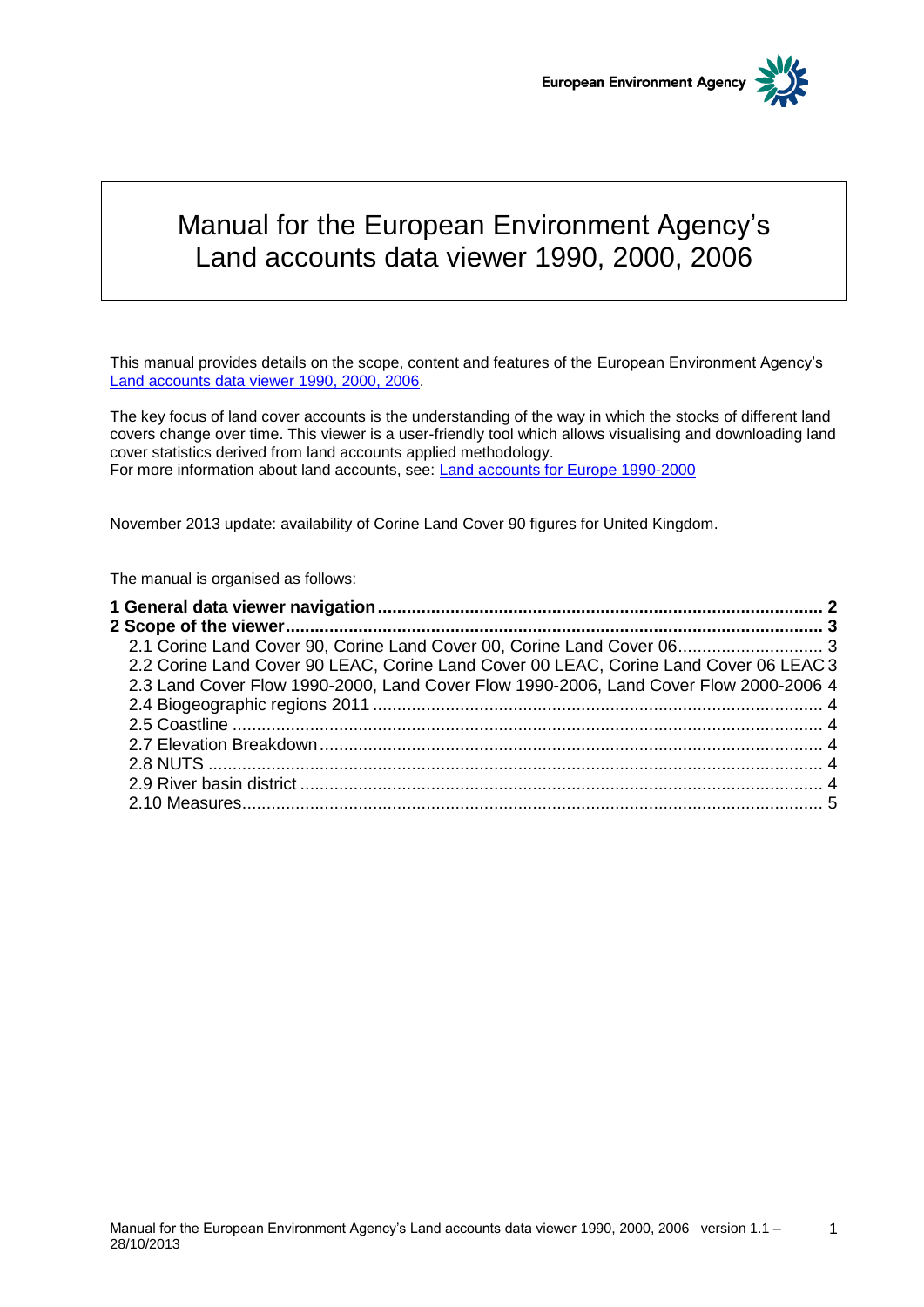

## <span id="page-1-0"></span>**1 General data viewer navigation**

The diagram below represents some main elements and functionalities of the data viewer.



#### **Predefined views:**

The "Predefined views" drop down menu allows switching between defaults predefined views.

#### **Dimensions:**

The data viewer counts fifteen distinct dimensions:

"Measures", "Biogeographic regions 2011", "Coastline", "City", "Corine Land Cover 00", "Corine Land Cover 00 LEAC", "Corine Land Cover 06", "Corine Land Cover 06 LEAC", "Corine Land Cover 90", "Corine Land Cover 90 LEAC", "Elevation Breakdown", "Land Cover Flow 1990-2000", "Land Cover Flow 1990-2006", "Land Cover Flow 2000-2006", "NUTS" and "River basin district". Each dimension can be arranged, added or removed within each axis (drag & drop).

#### **Dimension attribute:**

Each dimension has at least one attribute. From the figure above, the dimension "Corine Land Cover 00" counts six attributes and two attributes hierarchies. As for dimensions, attributes and hierarchies benefit of the "drag & drop" behavior.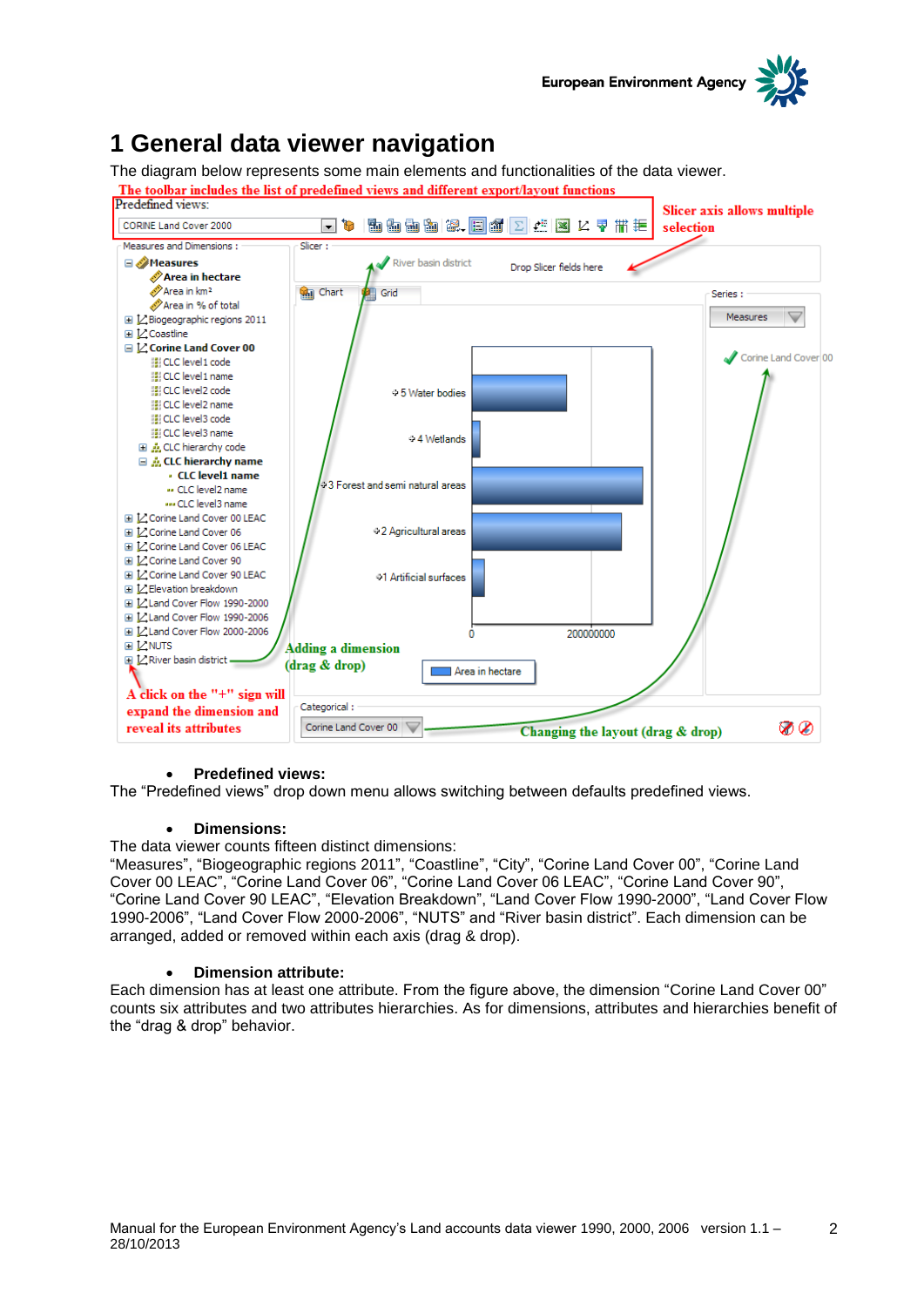

**Axis:** three distinct axis "Slicer", "Series" and "Categorical".

**Remark:** the "Slicer" axis allows multiple member selection, and therefore offers many possibilities in terms of aggregation.

**Example:** the screen shot below can be read: "Total area of artificial surfaces for France, Germany, Spain, Sweden and Turkey represents 84 485 km²".

| - Siicer :<br>NUTS : Multiple |                         | France, Germany, Spain,<br>Sweden, Turkey are selected |
|-------------------------------|-------------------------|--------------------------------------------------------|
| Grid<br>Chart                 |                         |                                                        |
|                               | Area in km <sup>2</sup> |                                                        |
| 1 Artificial surfaces         | 84485                   |                                                        |

**Chart/Grid tabs:** the "Chart/Grid" tabs allow easy switch between chart view and grid view.

## <span id="page-2-0"></span>**2 Scope of the viewer**

### <span id="page-2-1"></span>*2.1 Corine Land Cover 90, Corine Land Cover 00, Corine Land Cover 06*

These three dimensions show hierarchical classification of Corine Land Cover classes [\(Land accounts for](http://www.eea.europa.eu/publications/eea_report_2006_11)  [Europe 1990-2000](http://www.eea.europa.eu/publications/eea_report_2006_11) (Appendix 1.A)).

#### **Data source:**

a) Corine Land Cover 2006 Title: Corine Land Cover 2006 raster data - version 16 (04/2012) Brief abstract: 100 meters resolution raster data on land cover for the CLC2006 inventory. Data set URL: <http://www.eea.europa.eu/data-and-maps/data/corine-land-cover-2006-raster-2>

b) Corine Land Cover 2000

Title: Corine Land Cover 2000 - 2006 changes - version 16 (04/2012) Brief abstract: 100m resolution raster data about changes between the CLC2000 inventory and the CLC2006 inventory.

Data set URL: [http://www.eea.europa.eu/data-and-maps/data/corine-land-cover.](http://www.eea.europa.eu/data-and-maps/data/corine-land-cover)

Remark: CLC2000 figures were generated by using CLC2006 inventory (see a)) and applying the identified changes between CLC2000 and CLC2006 inventories.

c) Corine Land Cover 1990 Title: Corine Land Cover 1990 - 2000 changes - version 16 (04/2012) Brief abstract: 100m resolution raster data about changes between the CLC1990 inventory and the CLC2000 inventory.

Data set URL: [http://www.eea.europa.eu/data-and-maps/data/corine-land-cover-1.](http://www.eea.europa.eu/data-and-maps/data/corine-land-cover-1)

Remark: CLC1990 figures were generated by using CLC2000 figures (see b)) and applying the identified changes between CLC1990 and CLC2000 inventories.

### <span id="page-2-2"></span>*2.2 Corine Land Cover 90 LEAC, Corine Land Cover 00 LEAC, Corine Land Cover 06 LEAC*

These three dimensions show an aggregation of Corine Land Cover classes as defined for the land accounts methodology [\(Land accounts for Europe 1990-2000](http://www.eea.europa.eu/publications/eea_report_2006_11) (Appendix 1.B)).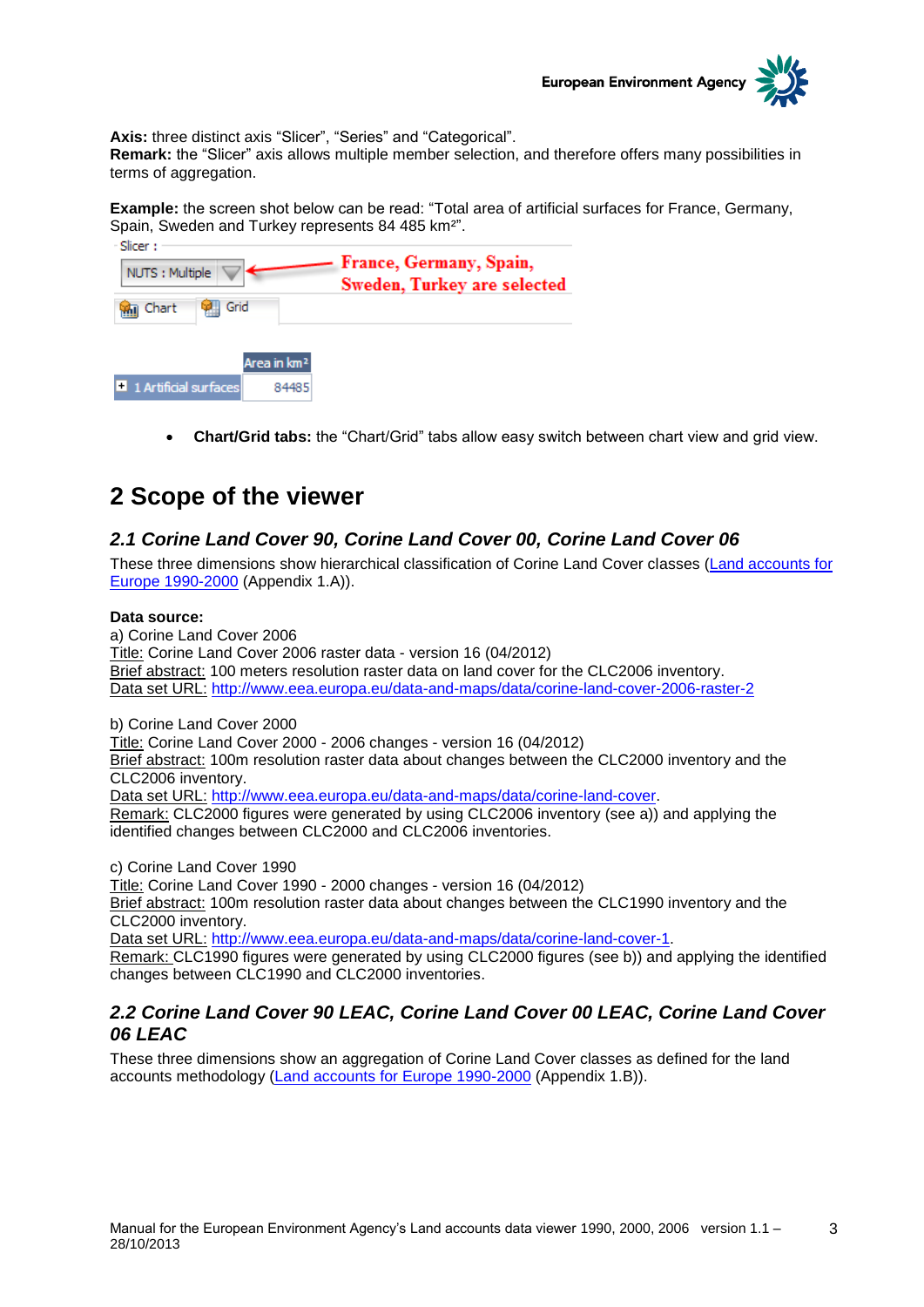

## <span id="page-3-0"></span>*2.3 Land Cover Flow 1990-2000, Land Cover Flow 1990-2006, Land Cover Flow 2000-2006*

Land cover accounts summarize and interpret the 44x43 possible one-to-one changes between Corine Land Cover classes from one inventory to another. The changes are grouped to so-called flow of land cover and are classified according to major land use processes [\(Land accounts for Europe 1990-2000](http://www.eea.europa.eu/publications/eea_report_2006_11) (Appendix 2)). These three dimensions show a classification of the changes that occurred between two inventories.

## <span id="page-3-1"></span>*2.4 Biogeographic regions 2011*

The dimension allows data visualisation by biogeographic regions.

#### **Data source:**

Title: Biogeographical regions, Europe 2011 - Rev. 1

Brief abstract: Biogeographic regions dataset contains the official delineations used in the Habitats Directive (92/43/EEC) and for the EMERALD Network set up under the Convention on the Conservation of European Wildlife and Natural Habitats (Bern Convention). Data set URL: <http://www.eea.europa.eu/data-and-maps/data/biogeographical-regions-europe-1>

### <span id="page-3-2"></span>*2.5 Coastline*

The coastline dimension allows data visualisation for coastline area. This dimension shows three distinct area depending on the distance to the coast: "0 - 1000 meters distance from the SEA/LAND border", "1000 - 10000 meters distance from the SEA/LAND border" and the total of these two "0 - 10000 meters distance from the SEA/LAND border". The coastline area has been generated by using Corine Land Cover 2000 (see 2.1 b)) as input data.

## <span id="page-3-3"></span>*2.7 Elevation Breakdown*

The dimension allows data visualisation by relief typologies.

#### **Data source:**

Title: Elevation breakdown

Brief abstract: The Elevation breakdown is used to allocate Land cover changes into homogeneous areas as function of height, slope and distance to the sea. It defines five relief typologies: Low coasts, high coasts, inlands, uplands and mountains.

<span id="page-3-4"></span>Data set URL: <http://www.eea.europa.eu/data-and-maps/data/elevation-breakdown>

## *2.8 NUTS*

This dimension allows data visualisation by administrative units. The dimension proposes a hierarchical classification of the units varying from NUTS0 (country level) to NUTS3 (province level).

The data source is EuroBoundaryMap (version 5) from EuroGeographics (URL: [http://www.eurogeographics.org/products-and-services/euroboundarymap\)](http://www.eurogeographics.org/products-and-services/euroboundarymap).

### <span id="page-3-5"></span>*2.9 River basin district*

This dimension allows data visualisation by river basin district subunits.

#### **Data source:**

Title: WISE River basin districts (RBDs) - version 1.4 (06/2011) Brief abstract: River Basin Districts (RBDs) and their subunits (RBDSUs) are the main units for the management of river basins and have been delineated by Member States under Article 3 and updated by reporting to Article 13 of the Water Framework Directive. Data set URL: <http://www.eea.europa.eu/data-and-maps/data/wise-river-basin-districts-rbds-1>